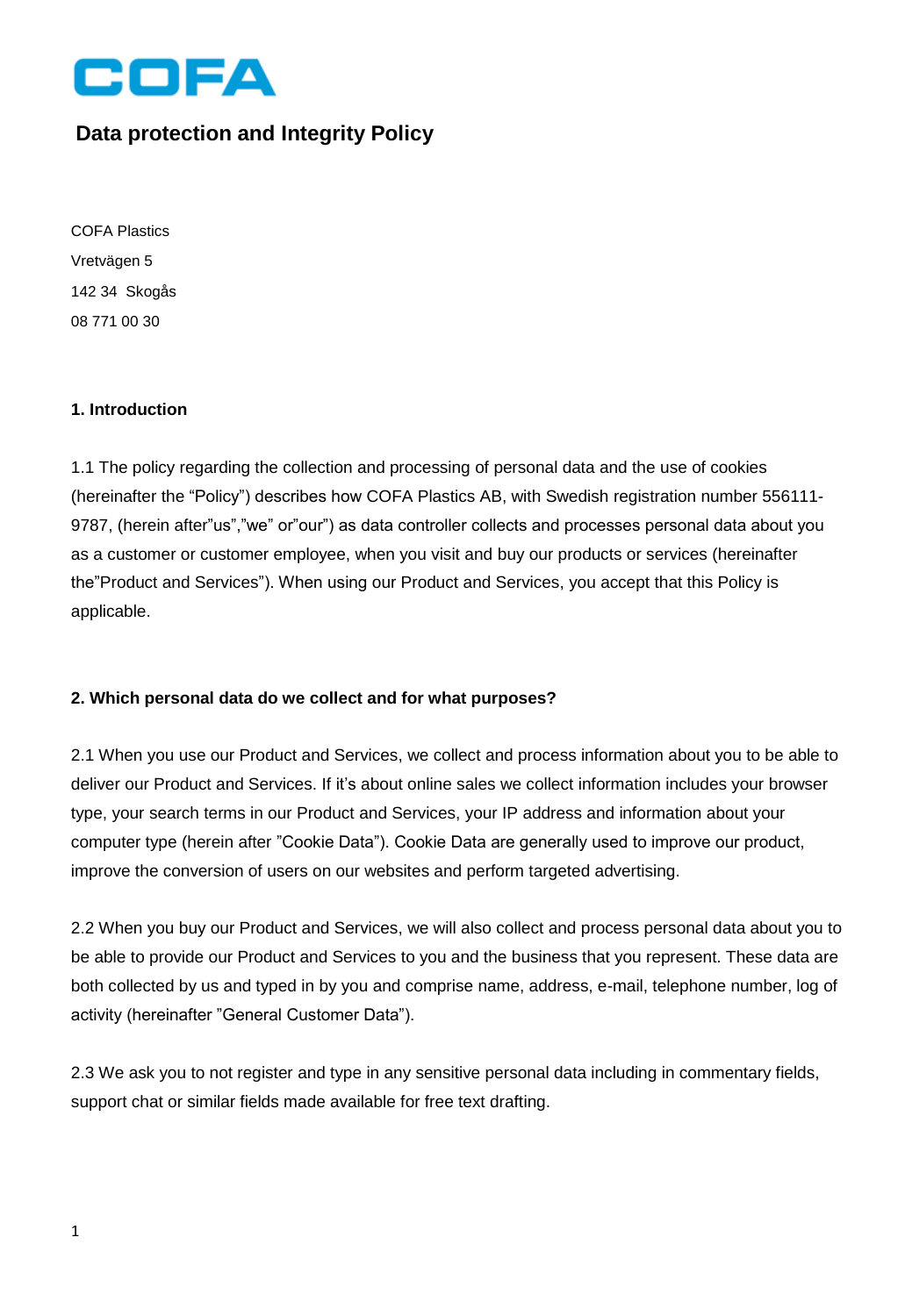

# **3. On what legal basis do we process your personal data?**

3.1 Our processing of your Data is done because it is necessary for the purposes of our legitimate interests in improving our Product and Services. To give you as a customer an efficient service, relevant offers and products.

3.2 Our processing of your General Customer Data is done because it is necessary to perform the contract we have with you and the business you represent.

#### **4. Do we transfer your personal data to others?**

4.1 We only transfer your personal data to third parties if permitted by the applicable legislation. 4.2 We use external third-party businesses as suppliers to provide the best solution to you. These external suppliers are called data processors and they will in some instances and to some extent process your personal data in connection with the external suppliers' provision of services to us. Our data processors only process your personal data in accordance with our instructions, the applicable legislation and the data processor agreement that we have entered into with them.

#### **5. How long do we keep and store your personal data?**

5.1 We make sure that we delete your personal data on an on-going basis when they are no longer needed or relevant to pursue the purposes they are collected for. We do, however, keep copies of your personal data to the extent this is required by the applicable legislation, for example with respect to personal data included in book keeping.

#### **6. What rights do you have as a data subject?**

6.1 You have a number of rights under the applicable legislation that we can help you with. Your rights include the following:

(a) You have the right to of access to the personal data processed about you along with the purposes of the processing and information on any transfer of your personal data to any third countries.

(b) You have the right of rectification of your personal data.

(c) In some instances, and under certain conditions, you have the right to have your personal data deleted before our deletion, se paragraph 5.

(d) In some instances, and under certain conditions, you have the right to restriction of processing of your personal data.

(e) You have the right of data portability of some of your personal data.

2